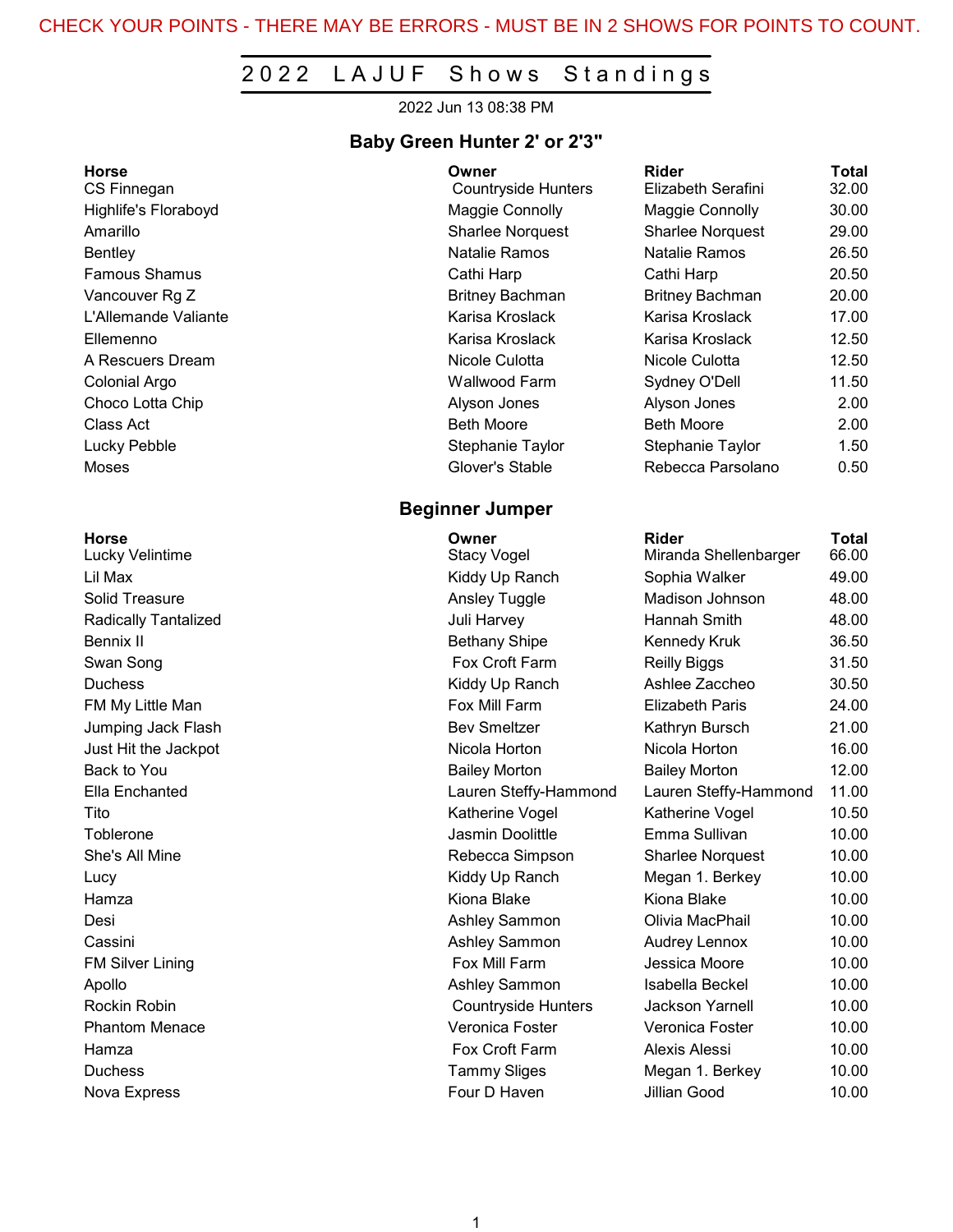# Childrens/Adult EQ. 2'6, 2'9, or 3'

| Rider<br>Mia Christenson | <b>Total</b><br>56.00 |
|--------------------------|-----------------------|
|                          |                       |
| Rebecca Roe              | 46.00                 |
| Alyson Jones             | 46.00                 |
| Kaitlyn Solberg          | 36.00                 |
| Elizabeth Serafini       | 14.00                 |
| Zoe Johnson              | 12.00                 |
| Jessica Travers          | 11.00                 |
| <b>Hailey Collier</b>    | 6.50                  |
| Rebecca Parsolano        | 6.00                  |
| Cheyenne Johnson         | 2.00                  |
| Blake Bacher             | 2.00                  |
| Audrey Lennox            | 2.00                  |
| Olivia MacPhail          | 1.00                  |
| Britney Bachman          | 1.00                  |
|                          |                       |

# Children's/Adult Hunter 2'6, 2'9, or 3'

| <b>Horse</b><br>I Am Samson | Owner<br><b>Charlotte Simmons</b> | <b>Rider</b><br><b>Charlotte Simmons</b> | Total<br>33.00 |
|-----------------------------|-----------------------------------|------------------------------------------|----------------|
| Glenmore Diamond Jim        | Zoe Johnson                       | Zoe Johnson                              | 30.00          |
| <b>Silent Gamble</b>        | Kaitlyn Solberg                   | Kaitlyn Solberg                          | 26.00          |
| Match My Cadence            | Suzanne Park                      | Hope Anderson                            | 26.00          |
| La Costa                    | Chardonnay Crabtree               | <b>Chardonnay Crabtree</b>               | 20.00          |
| Inyanga                     | Cheyenne Johnson                  | Cheyenne Johnson                         | 10.00          |
| Glenmore Money              | Elizabeth Serafini                | Elizabeth Serafini                       | 9.00           |
| Gunner                      | Julann Roe                        | Rebecca Roe                              | 6.00           |
| My Speckled Stardust        | Rebecca Parsolano                 | Rebecca Parsolano                        | 6.00           |
| Moses                       | Glover's Stable                   | Rebecca Parsolano                        | 6.00           |
| <b>Fair Prospect</b>        | Jasmin Doolittle                  | <b>Blake Bacher</b>                      | 4.00           |
| Cassini                     | Ashley Sammon                     | Audrey Lennox                            | 4.00           |
| Vancouver Rg Z              | <b>Britney Bachman</b>            | <b>Britney Bachman</b>                   | 4.00           |
| J.P. Clampitt               | <b>Hailey Collier</b>             | <b>Hailey Collier</b>                    | 3.00           |
| Desi                        | Ashley Sammon                     | Olivia MacPhail                          | 2.00           |
| Oliver                      | <b>Ashley Sammon</b>              | Sarah MacPhall                           | 1.00           |
|                             |                                   |                                          |                |

# Crossrails Equitation (Xs @ 15")

| Rider                  | Total |
|------------------------|-------|
| Ava Esposito           | 59.00 |
| Delainey Bjork         | 45.50 |
| <b>Ansley Tuggle</b>   | 43.50 |
| Ella Ozkul             | 42.00 |
| Maddie Tyre            | 23.00 |
| <b>Sydney Dufort</b>   | 12.50 |
| Hannah Mitchell        | 10.50 |
| Haylee Boegli          | 10.00 |
| <b>Estella Carrion</b> | 10.00 |
| Claire Turnberg        | 9.00  |
| Madeline Yarnell       | 6.00  |
| Arianna Mancini        | 2.50  |
| Emma Baker             | 2.00  |
| Emma Smith             | 1.50  |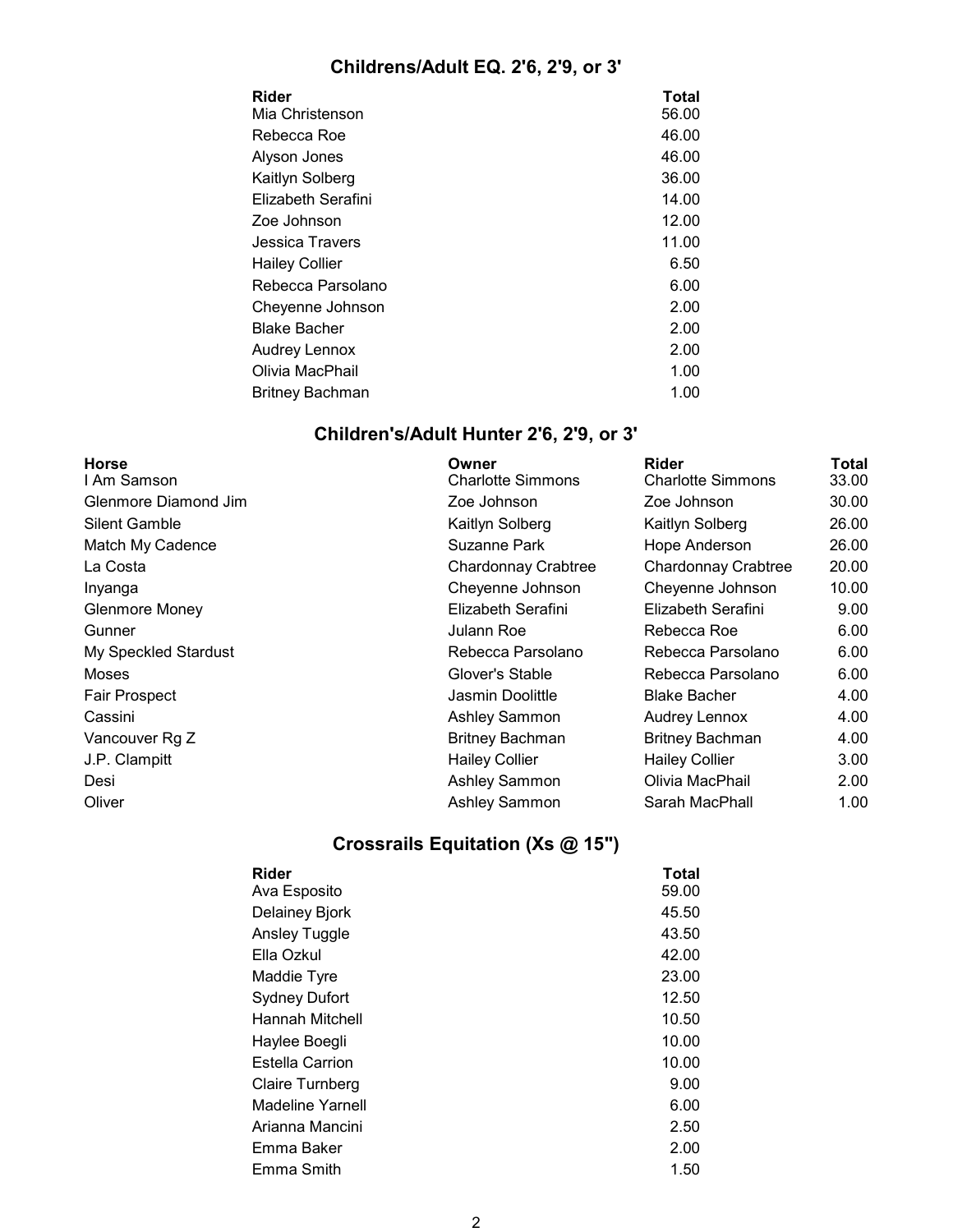### Crossrails Hunter (Xs @ 15")

| <b>Horse</b>            | Owner                      | <b>Rider</b>           | <b>Total</b> |
|-------------------------|----------------------------|------------------------|--------------|
| Solid Treasure          | Ansley Tuggle              | <b>Ansley Tuggle</b>   | 56.00        |
| Sonny Boy               | <b>Bev Smeltzer</b>        | Ella Ozkul             | 48.50        |
| Isadora                 | Jasmin Doolittle           | Ava Esposito           | 37.50        |
| <b>Blue Skies Ahead</b> | Delainey Bjork             | Delainey Bjork         | 34.00        |
| She's All Mine          | Rebecca Simpson            | Maddie Tyre            | 23.00        |
| Cillians Quest          | <b>Brenda Beratis</b>      | Haylee Boegli          | 18.00        |
| Juliet                  | Kiddy Up Ranch             | <b>Sydney Dufort</b>   | 12.00        |
| Sparkles                | Arianna Mancini            | Arianna Mancini        | 11.00        |
| Bradley                 | Delainey Bjork             | Delainey Bjork         | 8.00         |
| Chips Ahoy              | <b>Countryside Hunters</b> | Madeline Yarnell       | 7.00         |
| <b>Duchess</b>          | Kiddy Up Ranch             | Claire Turnberg        | 7.00         |
| Cha-Cha-Cha             | Estella Carrion            | <b>Estella Carrion</b> | 4.00         |
| Champion Heart          | Melinda Mitchell           | Hannah Mitchell        | 3.00         |
| Coyote Sunrise          | Emma Smith                 | Emma Smith             | 3.00         |
| Titos Handmade          | Emma Robinson              | Emma Baker             | 2.50         |

#### First Level Dressage

| <b>Horse</b>      | Owner                 | <b>Rider</b>      | Total |
|-------------------|-----------------------|-------------------|-------|
| A Promise Kept    | Fannin Hill Farm      | Janet McCune      | 56.00 |
| Isadora           | High Tide Eq Ctr      | Jasmin Doolittle  | 22.00 |
| Dante's Rhythm RF | Stephany Crossman     | Stephany Crossman | 20.00 |
| Oliver            | Kallie Hilyard        | Kallie Hilyard    | 16.00 |
| Pixie             | Kathy Smith           | Kathy Smith       | 12.00 |
| Monarch           | Karen Mischka         | Karen Mischka     | 6.00  |
| <b>Blue Steel</b> | Lauren Steffy-Hammond | Gianna Leto       | 4.00  |
| <b>SF Solaris</b> | Lee Remon             | Nick Graham       | 1.00  |
|                   |                       |                   |       |

### Hopeful Equitation 18"

| Rider                   | <b>Total</b> |
|-------------------------|--------------|
| Madeline Yarnell        | 54.00        |
| <b>Courtney Breem</b>   | 40.50        |
| Delainey Bjork          | 38.00        |
| <b>Kendall Copeland</b> | 28.00        |
| Hannah Mitchell         | 20.00        |
| JoAnna Mikkelsen        | 20.00        |
| Maddie Tyre             | 19.00        |
| Kylee Corkum            | 17.50        |
| <b>Jackson Yarnell</b>  | 16.50        |
| <b>Blake Bacher</b>     | 10.00        |
| Lorraine Pierce         | 9.00         |
| Ava Esposito            | 8.50         |
| Kiara Greyling          | 8.50         |
| Lexy Frenchko           | 8.00         |
| Rylee Roper             | 7.00         |
| Hannah Smith            | 6.00         |
| <b>Bailey Morton</b>    | 6.00         |
| Ella Reid               | 6.00         |
| Kiona Blake             | 4.00         |
| Buch, Delaney           | 4.00         |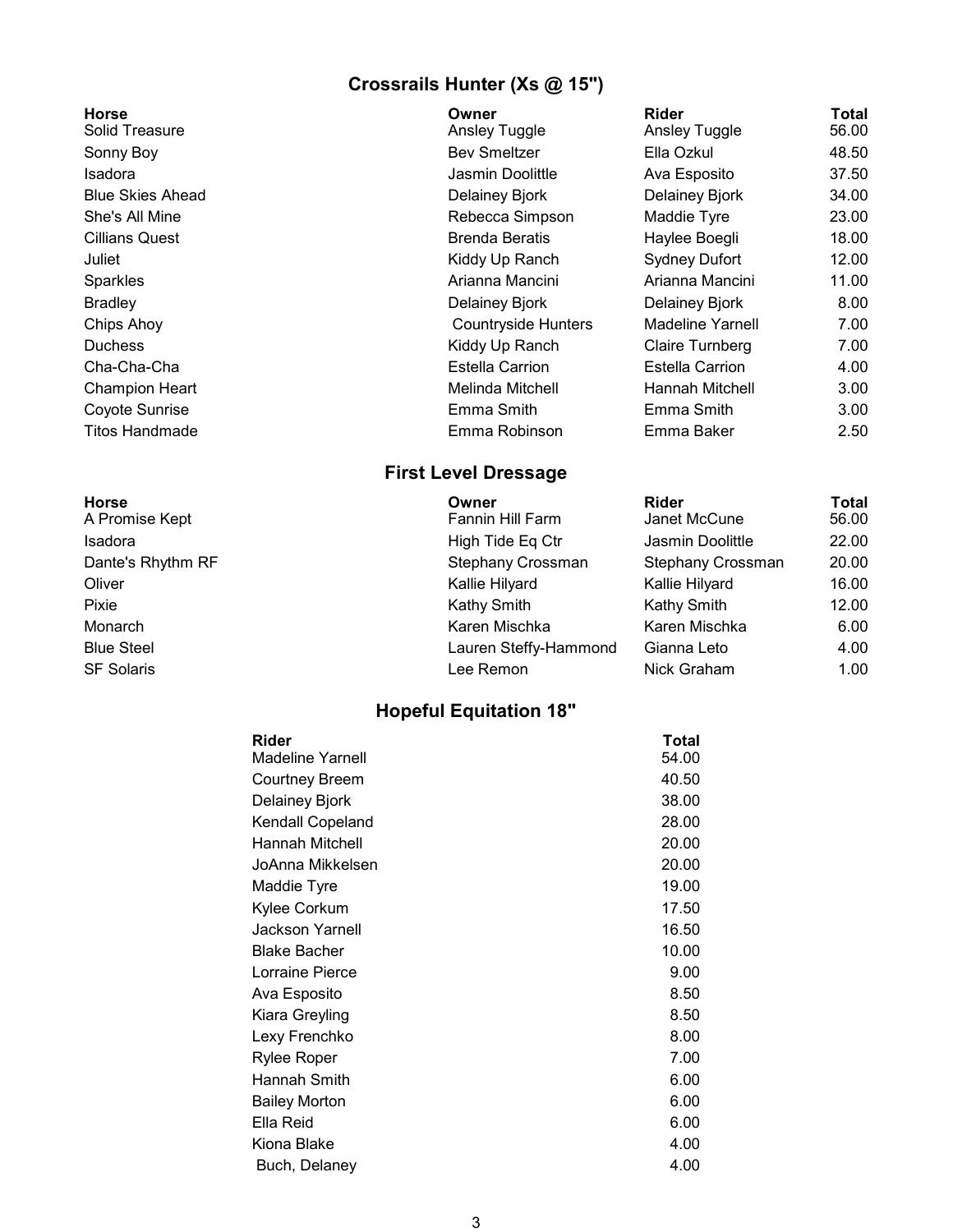| Olivia MacPhail       | 4.00 |
|-----------------------|------|
| Kaitlyn Naquin        | 4.00 |
| <b>Rachel Quires</b>  | 4.00 |
| Reilly Biggs          | 2.50 |
| Avery Patel           | 2.00 |
| Macie Sullivan        | 1.00 |
| Rebecca Parsolano     | 1.00 |
| <b>Juliet Dowling</b> | 1.00 |
| Katherine Vogel       | 0.50 |
|                       |      |

## Hopeful Hunter, 18"

| <b>Horse</b><br><b>Lucky Duck</b> | Owner<br>Cynthia Varn      | <b>Rider</b><br><b>Kendall Copeland</b> | <b>Total</b><br>45.00 |
|-----------------------------------|----------------------------|-----------------------------------------|-----------------------|
| Chips Ahoy                        | <b>Countryside Hunters</b> | <b>Madeline Yarnell</b>                 | 43.50                 |
| Sonny Boy                         | <b>Bev Smeltzer</b>        | Zoe Garruto                             | 35.00                 |
| <b>Cillians Quest</b>             | <b>Brenda Beratis</b>      |                                         | 23.00                 |
|                                   |                            | Haylee Boegli                           |                       |
| <b>Christian Grey</b>             | <b>Courtney Breem</b>      | <b>Courtney Breem</b>                   | 21.00                 |
| <b>Blue Skies Ahead</b>           | <b>Delainey Bjork</b>      | <b>Delainey Bjork</b>                   | 20.00                 |
| <b>Irish Red</b>                  | Lorraine Pierce            | Lorraine Pierce                         | 15.50                 |
| <b>Dallas</b>                     | <b>Rylee Roper</b>         | <b>Rylee Roper</b>                      | 13.00                 |
| <b>Fair Prospect</b>              | Jasmin Doolittle           | <b>Blake Bacher</b>                     | 12.00                 |
| Juliet                            | Ashley Sammon              | <b>Juliet Dowling</b>                   | 12.00                 |
| Pepper                            | Yanira McCall              | Gillian Matheson                        | 11.50                 |
| A Kids Best Friend                | <b>Christie Yarnell</b>    | <b>Jackson Yarnell</b>                  | 11.00                 |
| Piper                             | <b>Taylor Nast</b>         | <b>Taylor Nast</b>                      | 10.00                 |
| <b>Champion Heart</b>             | Melinda Mitchell           | Hannah Mitchell                         | 10.00                 |
| Sadie                             | Kylee Corkum               | Kylee Corkum                            | 8.50                  |
| Jessies Chereti Debut             | Ella Reid                  | Ella Reid                               | 8.00                  |
| Apache                            | Krystina Hemphill          | Lexy Frenchko                           | 8.00                  |
| Isadora                           | Jasmin Doolittle           | Ava Esposito                            | 7.00                  |
| Rockin Robin                      | <b>Countryside Hunters</b> | <b>Jackson Yarnell</b>                  | 6.50                  |
| Back to You                       | <b>Bailey Morton</b>       | <b>Bailey Morton</b>                    | 6.00                  |
| Moses                             | Glover's Stable            | Rebecca Parsolano                       | 6.00                  |
| Georgia Peach                     | Jasmin Doolittle           | Macie Sullivan                          | 4.00                  |
| <b>Famous Shamus</b>              | Cathi Harp                 | Cathi Harp                              | 4.00                  |
| Swan Song                         | Fox Croft Farm             | <b>Reilly Biggs</b>                     | 3.00                  |
| Desi                              | Ashley Sammon              | Olivia MacPhail                         | 2.00                  |
| Chips Ahoy                        | <b>Countryside Hunters</b> | <b>Madeline Yarnell</b>                 | 2.00                  |
| Wallwood's Captain America        | <b>Wallwood Farm</b>       | Buch, Delaney                           | 1.00                  |
| Jumping Jack Flash                | <b>Bev Smeltzer</b>        | Zoe Garruto                             | 1.00                  |
| Coyote Sunrise                    | Emma Smith                 | Emma Smith                              | 1.00                  |
| Piper SOF                         | Jessica Barker             | Jessica Barker                          | 0.50                  |
| Galileo                           | <b>Brenda Beratis</b>      | Elizabeth Serafini                      | 0.50                  |
| Dottie Parton                     | <b>Countryside Hunters</b> | Savannah Heyner                         | 0.50                  |

# Intro Dressage

| <b>Horse</b>           | Owner           | Rider           | Total |
|------------------------|-----------------|-----------------|-------|
| Grandpa's Ferrari      | Rosa Freed      | Rosa Freed      | 44.00 |
| Rueben                 | Gloria Kane     | Janet McCune    | 44.00 |
| <b>Furst Kiss</b>      | Paris Dally     | Paris Dally     | 26.00 |
| <b>Flying Dutchman</b> | Sally Wilkinson | Sally Wilkinson | 20.00 |
| Piper SOF              | Jessica Barker  | Jessica Barker  | 20.00 |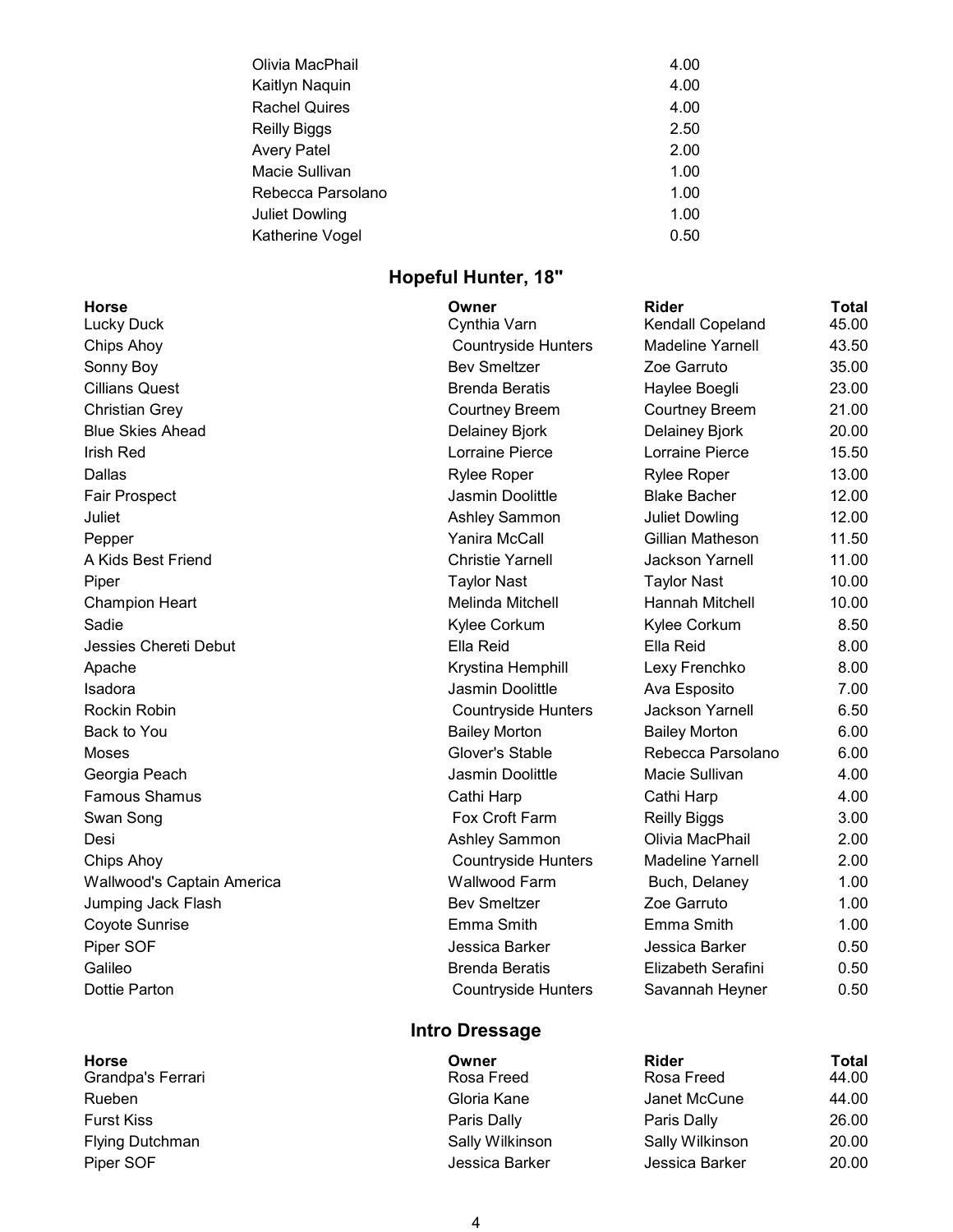| Graffiti                    | Kristi Stovall          | Kristi Stovall          | 18.00 |
|-----------------------------|-------------------------|-------------------------|-------|
| Quinus                      | Jessica Yarbrough       | Jessica Yarbrough       | 15.00 |
| Lucky Velintime             | Stacy Vogel             | Miranda Shellenbarger   | 12.00 |
| Unbridled Fool              | <b>Courtney Skinner</b> | <b>Courtney Skinner</b> | 10.00 |
| Vancouver Rg Z              | <b>Britney Bachman</b>  | <b>Britney Bachman</b>  | 10.00 |
| <b>Radically Tantalized</b> | Juli Harvey             | Juli Harvey             | 8.00  |
| <b>SF Solaris</b>           | Lee Remon               | Lee Remon               | 6.00  |
| Lost Ones Halo              | Jonathan Rodriguez      | Jonathan Rodriguez      | 6.00  |
| Lucky Duck                  | Cynthia Varn            | Kendall Copeland        | 2.00  |
| Juliet                      | Kiddy Up Ranch          | <b>Sydney Dufort</b>    | 2.00  |
| <b>Duchess</b>              | Kiddy Up Ranch          | Ashlee Zaccheo          | 0.50  |

# Leadline/Walk Equitation

| Rider                   | Total  |
|-------------------------|--------|
| Summer Cameron          | 133.00 |
| Abby McCormick          | 92.50  |
| Amaya Wright            | 82.50  |
| <b>Harper Carbonell</b> | 81.00  |
| Ainsley Baird           | 79.00  |
| Julia Tabor             | 53.00  |
| Layla Sterlein          | 41.00  |
| <b>Emily Rueschhoff</b> | 36.00  |
| Rosaleen McCune         | 36.00  |
| Harper Vitale           | 30.00  |
| Hadley Parry            | 29.50  |
| Cadence Loyd            | 22.00  |
| Kaisyn Kovacs           | 20.00  |
| <b>Lily Howard</b>      | 20.00  |
| Hayley Hemphill         | 18.00  |
| <b>Ireland Williams</b> | 12.00  |
| Slone Mikulenka         | 12.00  |

# Long-Short Stirrup Equitation 18"

| Rider           | Total |
|-----------------|-------|
| Kennedy Kruk    | 64.00 |
| Veronica Foster | 61.00 |
| Alexis Alessi   | 42.00 |
| Emma Sullivan   | 38.00 |
| Claudia Speyrer | 30.00 |
| Macie Sullivan  | 11.00 |
| Haylee Mullis   | 6.00  |
| Emma Baker      | 4.00  |
| Olivia MacPhail | 1.00  |

# Long-Short Stirrup Hunter, 18"

| <b>Horse</b><br><b>Phantom Menace</b> | Owner<br>Veronica Foster | <b>Rider</b><br>Veronica Foster | Total<br>84.00 |
|---------------------------------------|--------------------------|---------------------------------|----------------|
| Devil's Advocate                      | Rebecca Simpson          | Claudia Speyrer                 | 48.00          |
| Hamza                                 | Fox Croft Farm           | Alexis Alessi                   | 34.00          |
| Toblerone                             | Jasmin Doolittle         | Emma Sullivan                   | 16.00          |
| Georgia Peach                         | High Tide Eq Ctr         | Macie Sullivan                  | 14.00          |
| I Am Samson                           | <b>Charlotte Simmons</b> | Kaitlyn Naquin                  | 10.00          |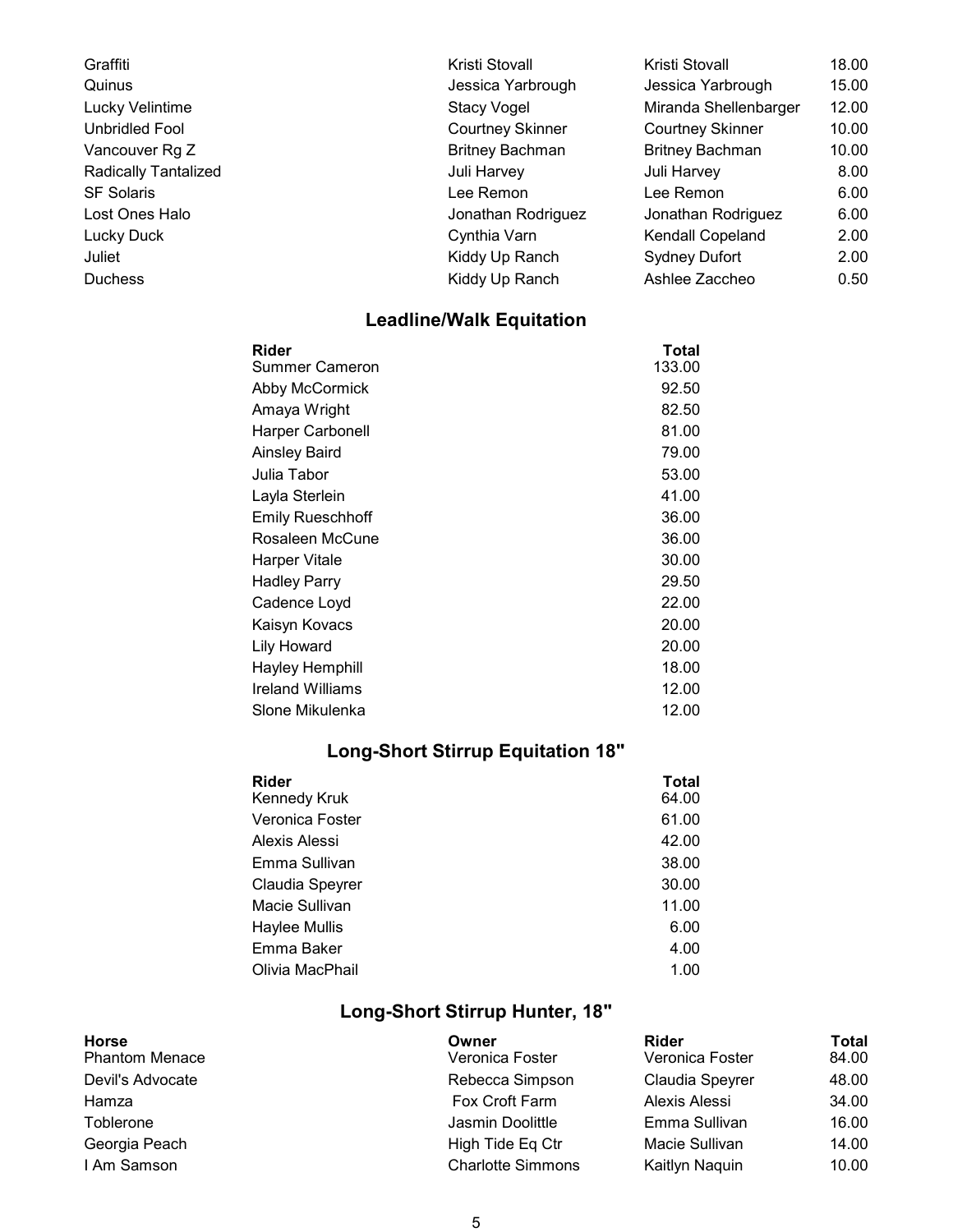| Desi            | Ashley Sammon    | Olivia MacPhail | 10.00 |
|-----------------|------------------|-----------------|-------|
| Georgia Peach   | Jasmin Doolittle | Macie Sullivan  | 9.00  |
| <b>Sparkles</b> | Arianna Mancini  | Haylee Mullis   | 6.00  |
| Titos Handmade  | Emma Robinson    | Emma Baker      | 2.00  |

#### Low Hunter 2'3 or 2'6

| <b>Horse</b>                | Owner                      | <b>Rider</b>             | Total |
|-----------------------------|----------------------------|--------------------------|-------|
| <b>First Class Attitude</b> | Maddie Barton              | Maddie Barton            | 79.00 |
| <b>Silent Gamble</b>        | Kaitlyn Solberg            | Kaitlyn Solberg          | 36.00 |
| Judge                       | <b>Christina Miller</b>    | Christina Miller         | 34.00 |
| Highlife's Floraboyd        | Maggie Connolly            | Maggie Connolly          | 33.50 |
| Crescendo                   | Jennifer Phethean-Nelson   | Jennifer Phethean-Nelson | 30.00 |
| Houston We Have a Problem   | Suzanne Park               | Grace Anderson           | 28.00 |
| I Am Samson                 | <b>Charlotte Simmons</b>   | <b>Charlotte Simmons</b> | 22.00 |
| Too Hot to Iron             | Jessica Szabo              | <b>Nick Sicilio</b>      | 18.00 |
| Charlie Brown               | Gina Cabrera               | Gina Cabrera             | 13.00 |
| <b>True Chrome</b>          | <b>Charlotte Simmons</b>   | <b>Charlotte Simmons</b> | 10.00 |
| Fair Prospect               | Jasmin Doolittle           | <b>Blake Bacher</b>      | 10.00 |
| Just Joking                 | Lauren Steffy-Hammond      | Gianna Leto              | 7.00  |
| Grey Goose                  | Carol Smith                | Alyson Jones             | 5.50  |
| Smarty                      | Haylee Mullis              | Haylee Mullis            | 4.50  |
| <b>Buns of Steel</b>        | Lauren Steffy-Hammond      | Amanda Majewski          | 2.50  |
| <b>Bree</b>                 | Jennifer Phethean-Nelson   | Addison Pheathean        | 2.00  |
| Dottie Parton               | <b>Countryside Hunters</b> | Elizabeth Serafini       | 2.00  |
| A Rescuers Dream            | Nicole Culotta             | Sergio Hernandez         | 1.00  |
| Moses                       | Glover's Stable            | Rebecca Parsolano        | 1.00  |

#### Low Jumper

| <b>Horse</b><br><b>Perfectly Painted</b> | Owner<br>Cassidy Crawford | <b>Rider</b><br>Cassidy Crawford | Total<br>68.00 |
|------------------------------------------|---------------------------|----------------------------------|----------------|
| <b>SF Solaris</b>                        | Lee Remon                 | Sarah Osorio                     | 58.00          |
| Isadora                                  | Jasmin Doolittle          | Sami Hammill                     | 32.00          |
| Queen Field                              | Griffyn Ward              | Griffyn Ward                     | 26.00          |
| Rainbow in the Dark                      | Jessica Szabo             | Jessica Szabo                    | 21.00          |
| Peter Parker                             | Kayleigh Butler           | Kayleigh Butler                  | 20.50          |
| FM My Little Man                         | Fox Mill Farm             | Mya Garcia                       | 19.00          |
| Isadora                                  | High Tide Eq Ctr          | Sami Hammill                     | 16.00          |
| Takin Quick Cash                         | <b>Allyson Young</b>      | <b>Allyson Young</b>             | 12.00          |
| Baila Morena                             | Madelyn Long              | Madelyn Long                     | 11.50          |
| Cassini                                  | Ashley Sammon             | <b>Audrey Lennox</b>             | 11.00          |
| Denally                                  | <b>Sherif Badawy</b>      | Sherif Badawy                    | 10.00          |
| Theodore                                 | Griffyn Ward              | Heather Alagood                  | 10.00          |
| <b>High Tide</b>                         | Jasmin Doolittle          | Jasmin Doolittle                 | 10.00          |
| My Little Beauty                         | Josalyn Young             | Josalyn Young                    | 6.00           |
| <b>Buns of Steel</b>                     | Lauren Steffy-Hammond     | Amanda Majewski                  | 4.00           |
| Desi                                     | Ashley Sammon             | Olivia MacPhail                  | 3.00           |
| <b>FM Silver Lining</b>                  | Fox Mill Farm             | Mya Garcia                       | 1.00           |
| <b>Get Real</b>                          | Mia Christenson           | Mia Christenson                  | 0.50           |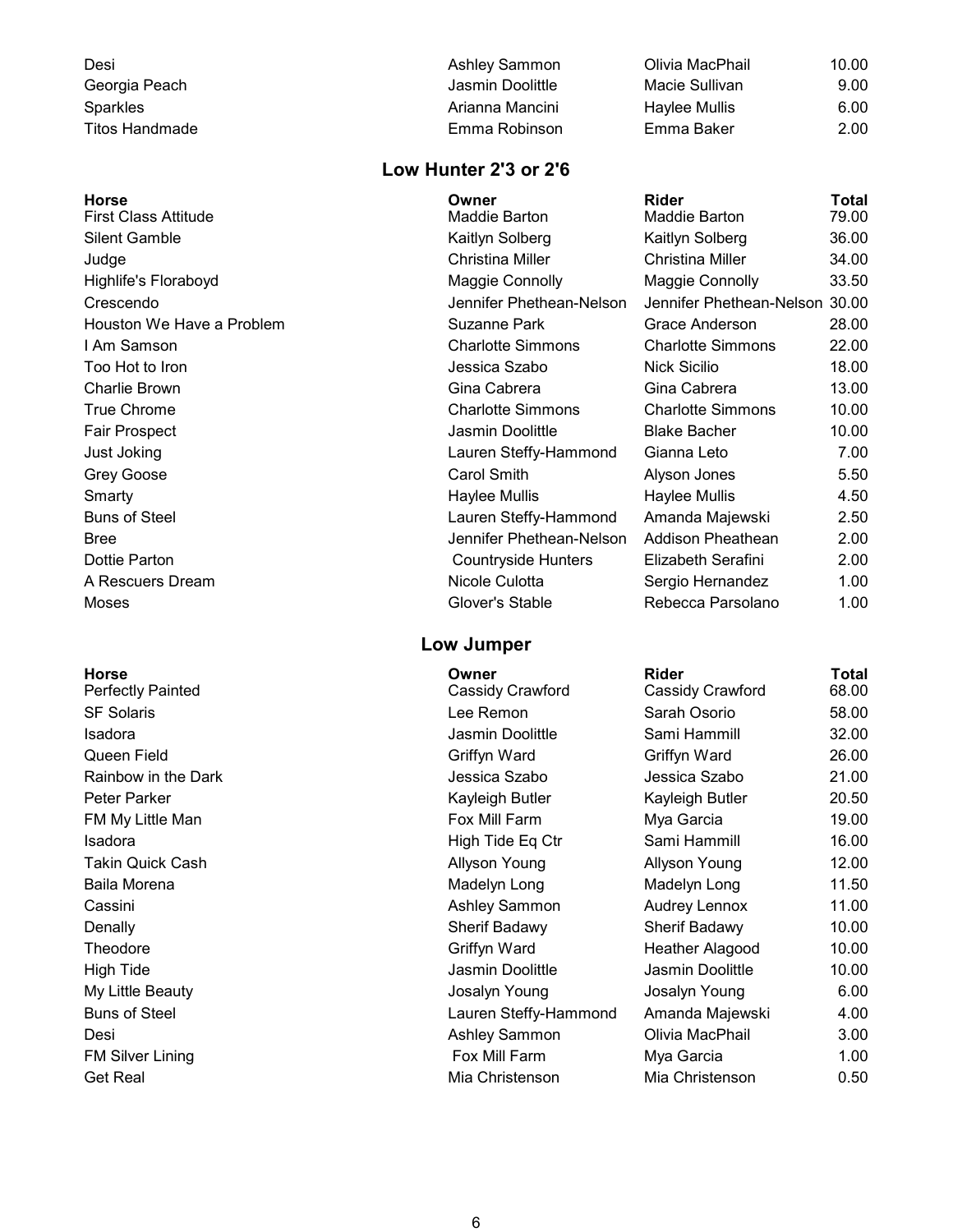### Multi-Talented Equine, 18", 2', or 2'3

| Danula                      |
|-----------------------------|
| Lil Max                     |
| <b>Indian Ridges Diesel</b> |
| Vancouver Rg Z              |
| <b>Espresso Yourself</b>    |
| Amarillo                    |
| <b>Duchess</b>              |
| FM My Little Man            |
| Houston We Have a Problem   |
| Fair Prospect               |
| Toblerone                   |
| <b>Buckeye II</b>           |
| Hamza                       |
| Lucy                        |
| Pixie                       |
| <b>Peanut Butter Rush</b>   |
| Cool Beans                  |
| Juliet                      |
| Swan Song                   |
| Hamza                       |
| Cassini                     |
| Smarty                      |
| Georgia Peach               |
| <b>Silent Gamble</b>        |
| Duchess                     |
| <b>Buns of Steel</b>        |
| Duck, Duck, Goose           |
| <b>Smarty Forever</b>       |
| My Speckled Stardust        |

| <b>Horse</b><br>Dakota    | Owner<br>Juli Harvey   | <b>Rider</b><br>Madison Johnson | Total<br>147.00 |
|---------------------------|------------------------|---------------------------------|-----------------|
| Lil Max                   | Kiddy Up Ranch         | Sophia Walker                   | 78.00           |
| Indian Ridges Diesel      | Briana Marvin          | Briana Marvin                   | 72.50           |
| Vancouver Rg Z            | <b>Britney Bachman</b> | <b>Britney Bachman</b>          | 37.50           |
| Espresso Yourself         | <b>Avery Tollett</b>   | <b>Avery Tollett</b>            | 36.00           |
| Amarillo                  | Sharlee Norquest       | <b>Sharlee Norquest</b>         | 36.00           |
| Duchess                   | Kiddy Up Ranch         | Ashlee Zaccheo                  | 27.50           |
| FM My Little Man          | Fox Mill Farm          | <b>Elizabeth Paris</b>          | 20.00           |
| Houston We Have a Problem | Suzanne Park           | Grace Anderson                  | 16.00           |
| Fair Prospect             | Jasmin Doolittle       | <b>Blake Bacher</b>             | 15.50           |
| Toblerone                 | Jasmin Doolittle       | Emma Sullivan                   | 15.00           |
| <b>Buckeye II</b>         | Kathy Smith            | Kathy Smith                     | 14.00           |
| Hamza                     | Fox Croft Farm         | Kiona Blake                     | 14.00           |
| Lucy                      | Kiddy Up Ranch         | Megan 1. Berkey                 | 13.00           |
| Pixie                     | Kathy Smith            | Kathy Smith                     | 12.50           |
| Peanut Butter Rush        | Jayden Coleman         | Jayden Coleman                  | 12.50           |
| Cool Beans                | <b>Avery Tollett</b>   | <b>Avery Tollett</b>            | 12.00           |
| Juliet                    | Ashley Sammon          | <b>Juliet Dowling</b>           | 11.50           |
| Swan Song                 | Fox Croft Farm         | <b>Reilly Biggs</b>             | 11.00           |
| Hamza                     | Kiona Blake            | Kiona Blake                     | 10.50           |
| Cassini                   | Isabella Beckel        | <b>Audrey Lennox</b>            | 10.00           |
| Smarty                    | Haylee Mullis          | Haylee Mullis                   | 6.50            |
| Georgia Peach             | Jasmin Doolittle       | Macie Sullivan                  | 4.00            |
| <b>Silent Gamble</b>      | Kaitlyn Solberg        | Kaitlyn Solberg                 | 4.00            |
| Duchess                   | <b>Tammy Sliges</b>    | Megan 1. Berkey                 | 3.00            |
| <b>Buns of Steel</b>      | Lauren Steffy-Hammond  | Ava Petrignani                  | 2.00            |
| Duck, Duck, Goose         | Abby Toleen            | Claudia Speyrer                 | 2.00            |
| <b>Smarty Forever</b>     | Haylee Mullis          | <b>Haylee Mullis</b>            | 1.50            |
| My Speckled Stardust      | Rebecca Parsolano      | Rebecca Parsolano               | 1.00            |

### Open Jumper

| Horse            | Owner          | Rider         | Total |
|------------------|----------------|---------------|-------|
| Millennium       | Christine Ruiz | Giselle Ruiz  | 20.00 |
| Ravin's Treasure | Sydney O'Dell  | Sydney O'Dell | 10.00 |

### Open Modified Hunter 2', 2'3, or 2'6

| <b>Horse</b><br>Silent Gamble | Owner<br>Kaitlyn Solberg   | <b>Rider</b><br>Kaitlyn Solberg | Total<br>52.00 |
|-------------------------------|----------------------------|---------------------------------|----------------|
| Glenmore Money                | Elizabeth Serafini         | Elizabeth Serafini              | 26.00          |
| CS Finnegan                   | <b>Countryside Hunters</b> | Elizabeth Serafini              | 26.00          |
| Everton                       | Artur Janta-Lipinska       | Julia Janta-Lipinska            | 22.00          |
| Freedom Rising                | Katelyn Moffitt            | Katelyn Moffitt                 | 22.00          |
| Too Hot to Iron               | Jessica Szabo              | Nick Sicilio                    | 17.00          |
| <b>Smarty Forever</b>         | Haylee Mullis              | Haylee Mullis                   | 12.00          |
| Oliver                        | Ashley Sammon              | Sarah MacPhall                  | 11.00          |
| Winnie the Pooh               | Lauren Beaudoin            | Lauren Beaudoin                 | 10.50          |
| Smarty                        | Haylee Mullis              | Haylee Mullis                   | 10.00          |
| Bentley                       | Natalie Ramos              | Natalie Ramos                   | 10.00          |
| Maxamillion                   | <b>Holly Boyer</b>         | Griffyn Ward                    | 10.00          |
| Caption This                  | Alyson Jones               | Alyson Jones                    | 8.50           |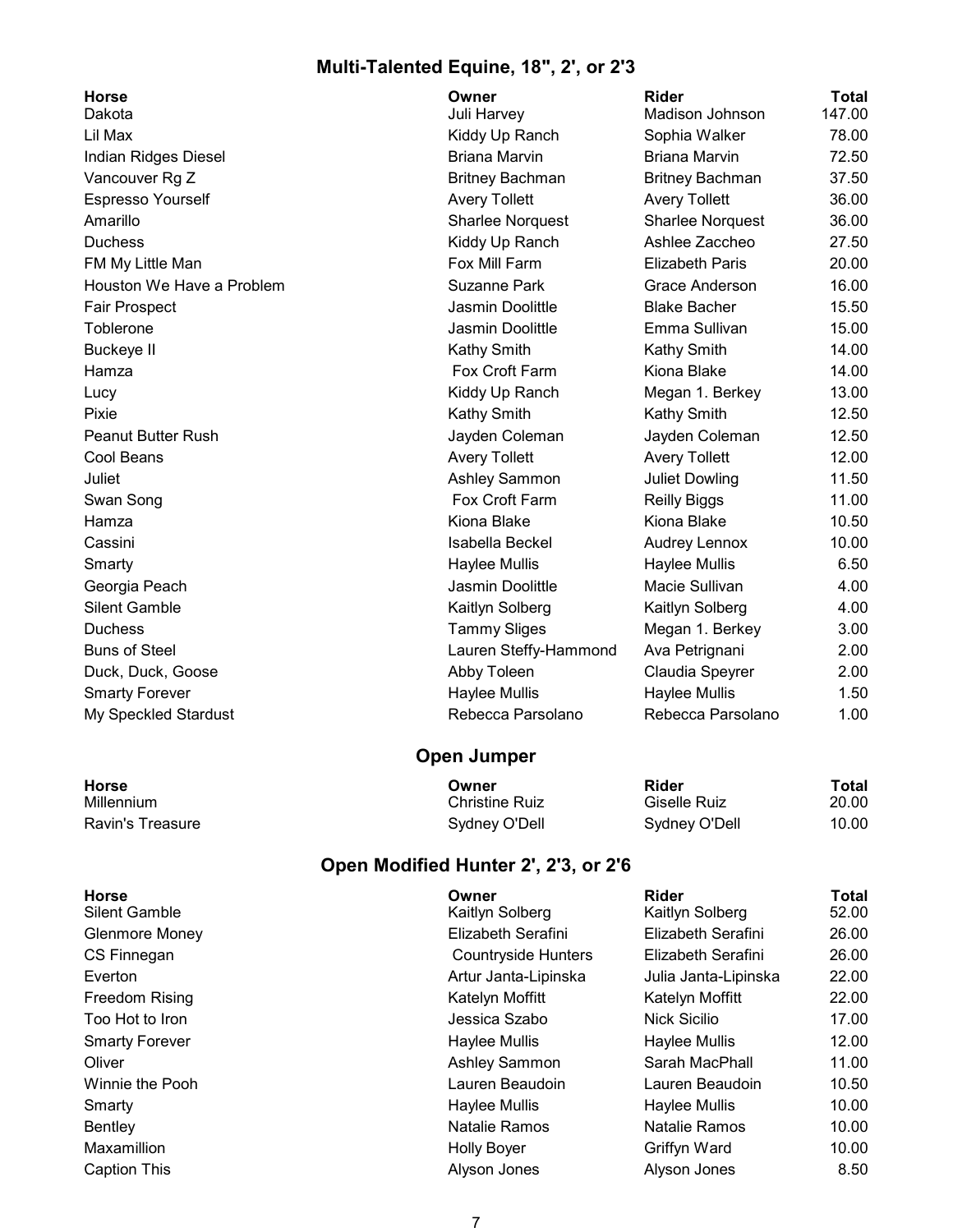| Grey Goose            | <b>Carol Smith</b>         | Alyson Jones          | 7.00 |
|-----------------------|----------------------------|-----------------------|------|
| Emma                  | Lilly Lynch                | Lilly Lynch           | 5.50 |
| Lieb Schon            | Lauren Steffy-Hammond      | Lauren Steffy-Hammond | 4.00 |
| Glenmore Diamond Jim  | Zoe Johnson                | Zoe Johnson           | 4.00 |
| My Little Beauty      | Josalyn Young              | Josalyn Young         | 4.00 |
| Dottie Parton         | <b>Countryside Hunters</b> | Elizabeth Serafini    | 4.00 |
| Grainger              | <b>Iris Roberts</b>        | <b>Iris Roberts</b>   | 4.00 |
| <b>Cillians Quest</b> | <b>Brenda Beratis</b>      | Chloe Warner          | 3.00 |
| Welcome to Moes       | Savannah Heyner            | Savannah Heyner       | 2.00 |
| <b>Christian Grey</b> | <b>Courtney Breem</b>      | Emma McCalsin         | 2.00 |
| Painted Illusion      | Buch, Delaney              | Buch, Delaney         | 1.00 |
| Apache                | Krystina Hemphill          | Lexy Frenchko         | 1.00 |
| Queen Field           | Griffyn Ward               | Griffyn Ward          | 0.50 |
| <b>Snickers</b>       | Myla Boyer                 | Griffyn Ward          | 0.50 |

### Open T.I.P. Hunter 2'6, 2'9, or 3'

| Horse           | Owner                    | Rider                    | Total |
|-----------------|--------------------------|--------------------------|-------|
| True Chrome     | <b>Charlotte Simmons</b> | <b>Charlotte Simmons</b> | 30.00 |
| Sweet Baby Jane | Jasmin Doolittle         | Emma Sullivan            | 10.00 |
| Class Act       | <b>Beth Moore</b>        | <b>Beth Moore</b>        | 10.00 |
| Sweet Baby Jane | High Tide Eq Ctr         | Emma Sullivan            | 6.00  |

### Pre-Childrens/Adult Equit. 2' or 2'3

| Rider                | Total |
|----------------------|-------|
| Sami Hammill         | 41.00 |
| Sarah MacPhall       | 36.00 |
| Lauren Beaudoin      | 26.00 |
| Elizabeth Serafini   | 26.00 |
| Paris Dally          | 24.00 |
| Lilly Lynch          | 18.00 |
| Julia Janta-Lipinska | 16.00 |
| Sarah Osorio         | 12.00 |
| Katelyn Moffitt      | 12.00 |
| Nicole D'Arrigo      | 11.00 |
| Isabella Beckel      | 10.50 |
| Cassidy Crawford     | 10.00 |
| Chloe Warner         | 9.00  |
| Briana Marvin        | 8.00  |
| Savannah Heyner      | 6.50  |
| <b>Avery Tollett</b> | 6.00  |
| Kaitlyn Naquin       | 4.00  |
| Nicole Culotta       | 2.00  |
| Kayleigh Butler      | 1.00  |
|                      |       |

### Pre-Children's/Adult Hunter 2' or 2'3"

| <b>Horse</b>           | Owner                      | <b>Rider</b>         | Total |
|------------------------|----------------------------|----------------------|-------|
| Winnie the Pooh        | Lauren Beaudoin            | Lauren Beaudoin      | 38.00 |
| Indian Ridges Diesel   | <b>Briana Marvin</b>       | <b>Briana Marvin</b> | 36.50 |
| Oliver                 | Ashley Sammon              | Sarah MacPhall       | 27.00 |
| <b>Getting Revenge</b> | Jill Blum                  | Cathi Harp           | 26.00 |
| Everton                | Artur Janta-Lipinska       | Julia Janta-Lipinska | 26.00 |
| CS Finnegan            | <b>Countryside Hunters</b> | Elizabeth Serafini   | 22.00 |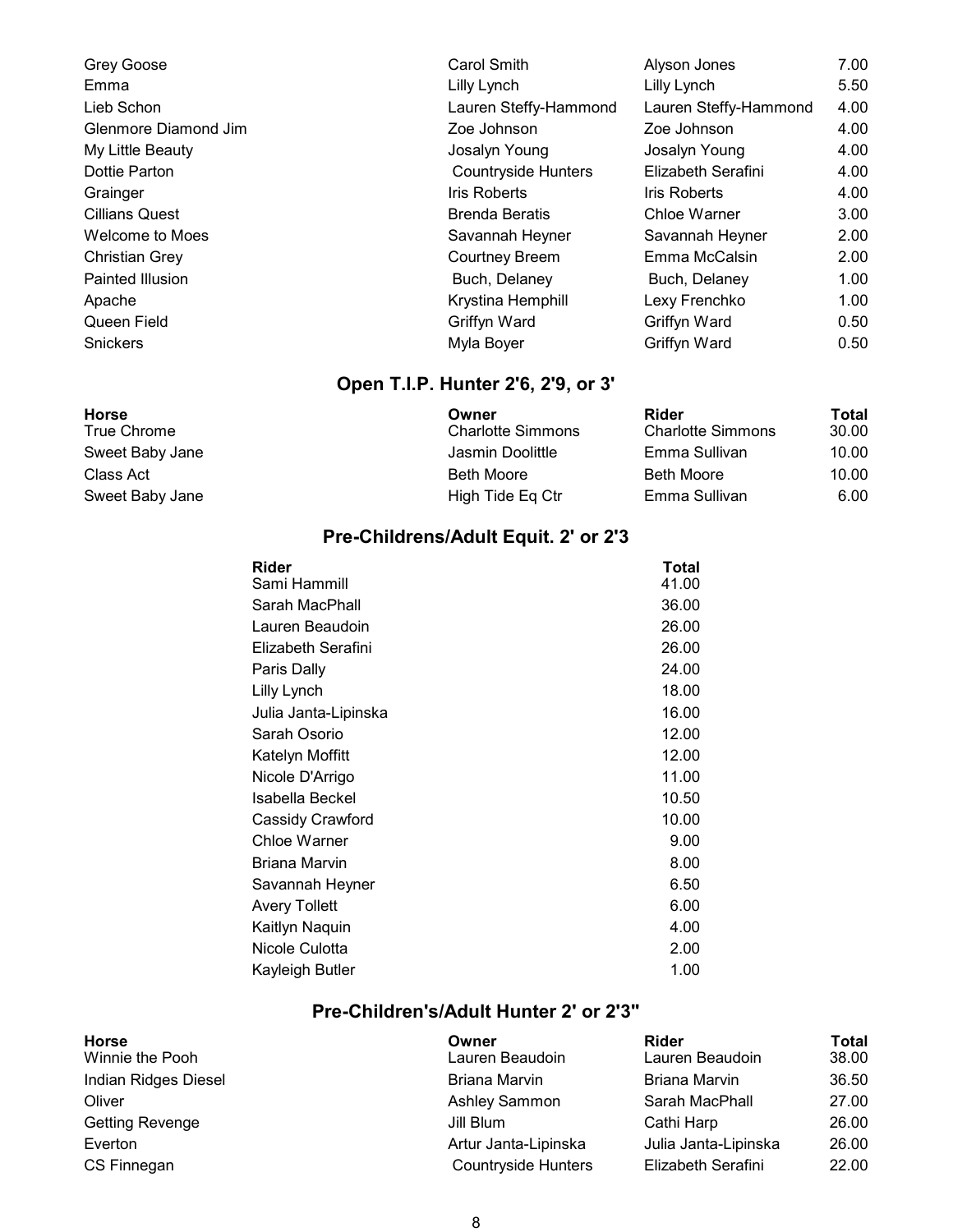**I Am Samson** Charlotte Simmons J.P. Clampitt **Hailey Collier** 36.000 Hailey Collier True Chrome **Charlotte Simmons** Too Hot to Iron **The Internal Sicilio 6.000 Sicilio 6.000 Sicilio 6.000 Sicilio 6.000 Sicilio 6.000** Moses **Moses Glover's Stable** 

#### Schooling Hunter, 2'9 or 3'

- 
- My Speckled Stardust **Rebecca Parsolano** Rebecca Parsolano

#### Schooling Jumper

#### T.I.P Hopeful Jumper

#### T.I.P. First Level Dressage

| Pax in Terra          | Chloe Warner            | Chloe Warner            | 16.00 |
|-----------------------|-------------------------|-------------------------|-------|
| Fast N Fancy Deal     | Nicole D'Arrigo         | Nicole D'Arrigo         | 12.50 |
| Oliver                | Sarah MacPhall          | Sarah MacPhall          | 12.00 |
| Emma                  | Lilly Lynch             | Lilly Lynch             | 10.00 |
| Freedom Rising        | Katelyn Moffitt         | Katelyn Moffitt         | 9.00  |
| <b>Cillians Quest</b> | <b>Brenda Beratis</b>   | Chloe Warner            | 8.00  |
| Amarillo              | <b>Sharlee Norguest</b> | <b>Sharlee Norguest</b> | 7.00  |
| Isadora               | Jasmin Doolittle        | Sami Hammill            | 7.00  |
| Welcome to Moes       | Savannah Heyner         | Savannah Heyner         | 6.00  |
| Queen Anna            | Paris Dally             | Paris Dally             | 4.00  |
| Peter Parker          | Kayleigh Butler         | Kayleigh Butler         | 3.00  |
| Cool Beans            | <b>Avery Tollett</b>    | <b>Avery Tollett</b>    | 2.00  |
| Cassini               | Isabella Beckel         | Isabella Beckel         | 1.50  |
| Mr Biggs              | Jennifer Gyurkovic      | Claudia Speyrer         | 1.00  |
| A Rescuers Dream      | Nicole Culotta          | Nicole Culotta          | 0.50  |
| Furst Kiss            | Paris Dally             | Paris Dally             | 0.50  |

#### Horse Owner Rider Total

| <b>Charlotte Simmons</b> | 56.00 |
|--------------------------|-------|
| <b>Hailey Collier</b>    | 36.00 |
| <b>Charlotte Simmons</b> | 10.00 |
| <b>Nick Sicilio</b>      | 6.00  |
| Rebecca Parsolano        | 4.00  |
| Rebecca Parsolano        | 4.00  |

Horse Owner Rider Total Ravin's Treasure **System Sydney O'Dell** Sydney O'Dell Sydney O'Dell 56.00 La Costa Chardonnay Crabtree Chardonnay Crabtree 20.00 Gunner Julann Roe Rebecca Roe 16.00 Get Real Mia Christenson Mia Christenson 14.00 Blue Steel Lauren Steffy-Hammond Gianna Leto 10.00 Millennium Christine Ruiz Giselle Ruiz 10.00 Denally Sherif Badawy Sherif Badawy 10.00 SF Solaris **Kim Billquist** Kim Billquist Kelsey Koening 6.00 Remington Alyson Jones Alyson Jones 4.00 Cindy One Jody Harwood Natalie Sciame 4.00

| Horse        | Owner             | Rider             | Total |
|--------------|-------------------|-------------------|-------|
| Crown Prince | Nicola Horton     | Nicola Horton     | 32.00 |
| True Chrome  | Charlotte Simmons | Charlotte Simmons | 30.00 |

| Horse            | Owner          | Rider          | Total |
|------------------|----------------|----------------|-------|
| Oliver           | Kallie Hilyard | Kallie Hilyard | 20.00 |
| Crushed It       | Karen Itin     | Karen Itin     | 14.00 |
| Neo He's the One | Sonia Gamache  | Sonia Gamache  | 12.00 |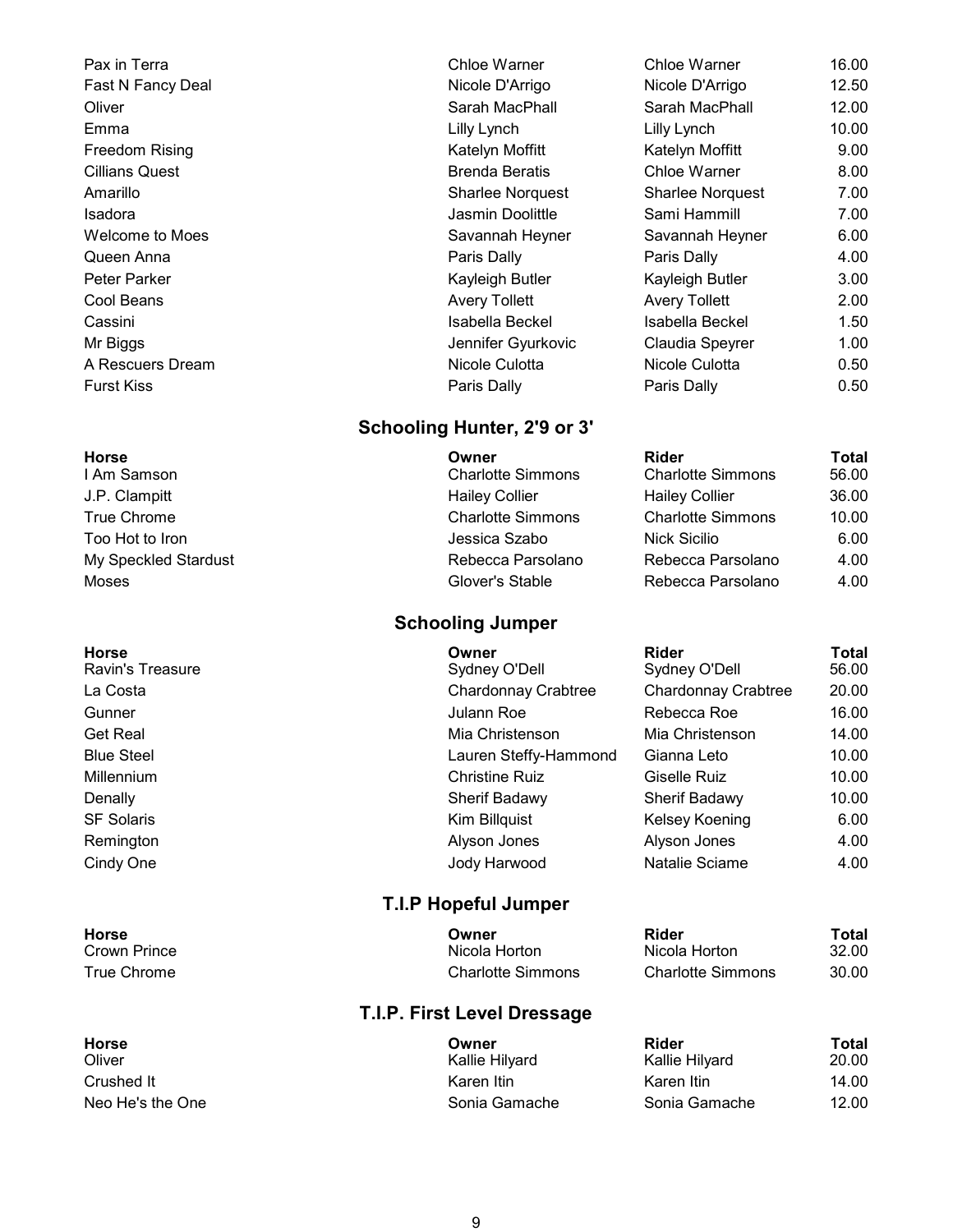#### T.I.P. Intro Dressage

| <b>Horse</b>          |
|-----------------------|
| Wiseman's Gold        |
| <b>Unbridled Fool</b> |
| Here Comes Honey      |

| Horse            | Owner                   | Rider            | Total |
|------------------|-------------------------|------------------|-------|
| Wiseman's Gold   | Julann Roe              | Janet McCune     | 76.00 |
| Unbridled Fool   | <b>Courtney Skinner</b> | Courtney Skinner | 28.00 |
| Here Comes Honey | Brianna Juhl            | Brianna Juhl     | 4.00  |

### T.I.P. Second/Third/Fourth Level Dressage

| <b>Horse</b>     | Owner         | <b>Rider</b>  | Total |
|------------------|---------------|---------------|-------|
| Neo He's the One | Sonia Gamache | Sonia Gamache | 10.00 |

### T.I.P. Training Level Dressage

| Horse            | Owner         | Rider         | Total |
|------------------|---------------|---------------|-------|
| Palace Prankster | Chantel Drago | Chantel Drago | 10.00 |
| Here Comes Honey | Brianna Juhl  | Brianna Juhl  | 10.00 |

### Training Jumper

| <b>Rider</b><br>Total<br>65.00<br>Hannah Smith                |
|---------------------------------------------------------------|
| Mia Christenson<br>Mia Christenson<br>34.00                   |
| 30.00<br>Suzanne Park<br>Hope Anderson                        |
| 30.00<br>Hannah Smith                                         |
| 27.00<br>Lee Remon                                            |
| <b>Charlotte Simmons</b><br>26.00<br><b>Charlotte Simmons</b> |
| 25.00<br>Maddie Barton<br>Maddie Barton                       |
| 22.00<br>Alyson Jones                                         |
| Christa Diaz<br>16.00                                         |
| 12.50<br>Christina Miller<br>Christina Miller                 |
| 12.00<br>Kelsey Koening                                       |
| <b>Hailey Collier</b><br>10.50                                |
| Lauren Steffy-Hammond<br>Gianna Leto<br>4.00                  |
| Devon Grant<br>Alyson Jones<br><b>Hailey Collier</b>          |

### Training Level Dressage

| <b>Horse</b><br>Seaworthy | Owner<br><b>Fannin Hill Farm</b> | <b>Rider</b><br>Janet McCune | Total<br>51.00 |
|---------------------------|----------------------------------|------------------------------|----------------|
| Queen Anna                | Paris Dally                      | Paris Dally                  | 38.00          |
| <b>Furst Kiss</b>         | Paris Dally                      | Paris Dally                  | 22.00          |
| <b>Holiday Dominos</b>    | Lee Remon                        | Lee Remon                    | 18.00          |
| Manly Mojo                | <b>William Lopez</b>             | <b>William Lopez</b>         | 16.00          |
| Quintessa RF              | Stephany Crossman                | Stephany Crossman            | 14.00          |
| <b>SF Solaris</b>         | Lee Remon                        | Lee Remon                    | 14.00          |
| <b>SF Solaris</b>         | Kim Billquist                    | Lee Remon                    | 12.00          |
| Quinus                    | Jessica Yarbrough                | Jessica Yarbrough            | 10.00          |
| La Costa                  | Chardonnay Crabtree              | Chardonnay Crabtree          | 10.00          |
| Finnegan                  | Debbie Glover                    | Debbie Glover                | 8.00           |
| Lieb Schon                | Lauren Steffy-Hammond            | Lauren Steffy-Hammond        | 8.00           |
| <b>Palace Prankster</b>   | Chantel Drago                    | Chantel Drago                | 6.00           |
| The Rose O'Foxpaw         | <b>Taylor Stone</b>              | <b>Taylor Stone</b>          | 5.00           |
| Just Joking               | Lauren Steffy-Hammond            | Natalie March                | 4.00           |
| Lucy                      | Kiddy Up Ranch                   | Megan 1. Berkey              | 4.00           |
| Lucky Velintime           | <b>Stacy Vogel</b>               | Miranda Shellenbarger        | 2.00           |
| Lil Max                   | Kiddy Up Ranch                   | Sophia Walker                | 2.00           |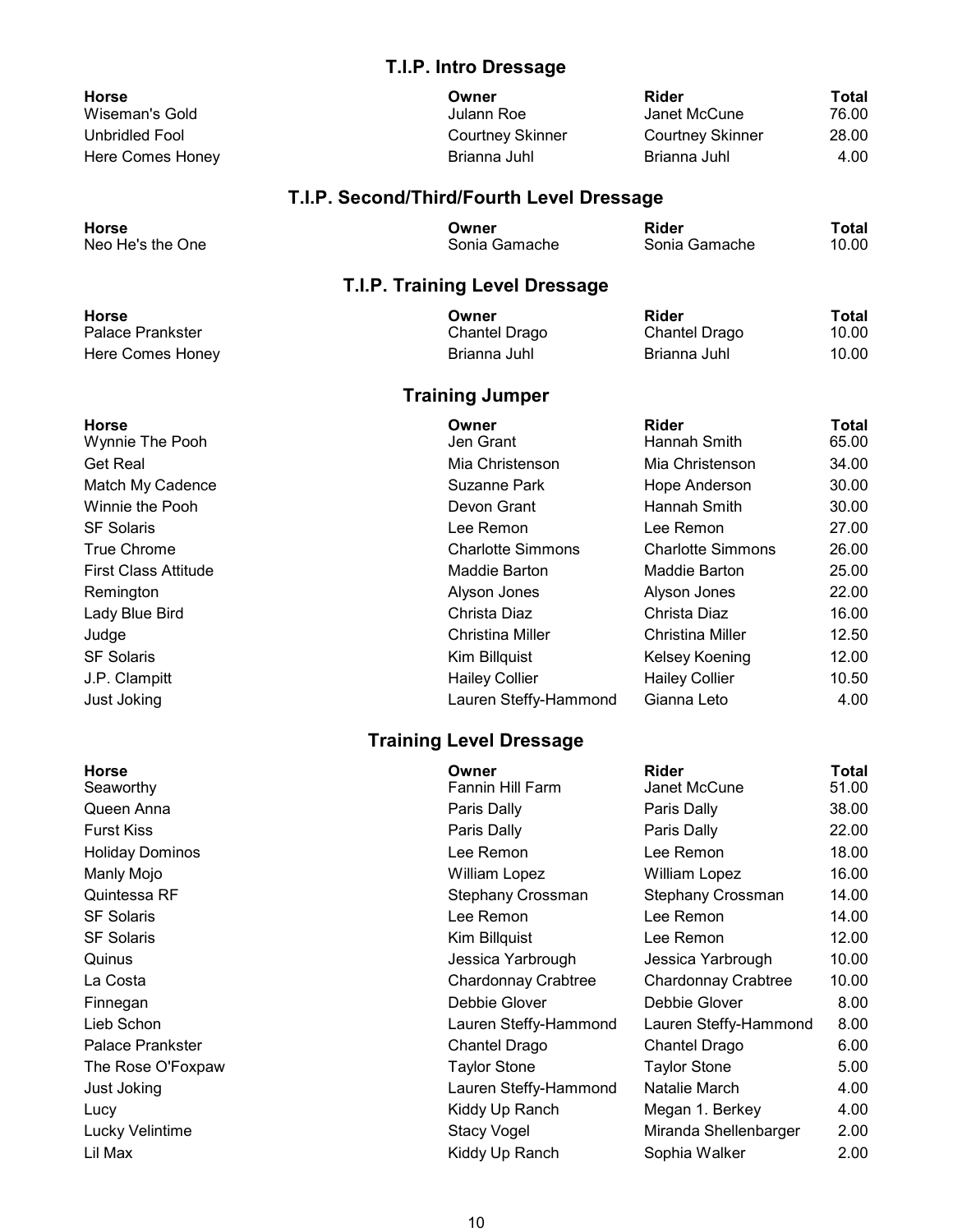### USDF Test of Choice

Horse Owner Rider Total Rosie **Network Calabro Calabro Calabro** Joe Calabro **Kathy Calabro** 30.00 SF Solaris Lee Remon Lee Remon 26.00 Holiday Dominos Lee Remon Lee Remon 26.00 Unbridled Fool Courtney Skinner Courtney Skinner 20.00 Radically Tantalized **National Community Community** Juli Harvey **30.00** Juli Harvey **30.00** A Promise Kept **Fannin Hill Farm** Janet McCune 20.00 Quinus Jessica Yarbrough Jessica Yarbrough 10.00 SF Solaris **SE Solaris** Contract Contract Contract Contract Contract Contract Contract Contract Contract Contract Contract Contract Contract Contract Contract Contract Contract Contract Contract Contract Contract Contract Palace Prankster **Chantel Drago** Chantel Drago Chantel Drago Chantel Drago 10.00 La Costa Chardonnay Crabtree Chardonnay Crabtree 4.00

### Very Green T.I.P Hunter 2'

| <b>Horse</b><br>Phantom Menace | Owner<br>Veronica Foster | <b>Rider</b><br>Veronica Foster | Total<br>62.00 |
|--------------------------------|--------------------------|---------------------------------|----------------|
| Class Act                      | <b>Beth Moore</b>        | <b>Beth Moore</b>               | 44.50          |
| Pax in Terra                   | Chloe Warner             | Chloe Warner                    | 18.00          |
| Irish Red                      | Lorraine Pierce          | Lorraine Pierce                 | 16.00          |
| Sweet Baby Jane                | Jasmin Doolittle         | Emma Sullivan                   | 16.00          |
| Mornin Brew                    | Savannah Heyner          | Savannah Heyner                 | 12.00          |
| Sweet Baby Jane                | High Tide Eq Ctr         | Emma Sullivan                   | 7.00           |
| Lucky Pebble                   | Stephanie Taylor         | Stephanie Taylor                | 2.50           |

### Walk-Trot Equitation, 10 & Over: Poles or 10" Xs

| Rider                 | Total |
|-----------------------|-------|
| Ciara Thomas          | 61.00 |
| Adaelyn Pellnitz      | 57.00 |
| Mercades Nelson       | 48.50 |
| Brooklyn Vandenberg   | 46.00 |
| Kyla Arnold           | 39.50 |
| <b>LeAnne Tollett</b> | 23.50 |
| Kylee Corkum          | 22.00 |
| <b>Juliet Dowling</b> | 18.00 |
| <b>Brenda Beratis</b> | 18.00 |
| Giuliana Olen         | 17.00 |
| Olivia Bel            | 13.00 |
| Jessa Coleman         | 12.50 |
| Lillian Brady         | 11.50 |
| Ansley Tuggle         | 10.50 |
| Madison Levesque      | 9.00  |
| Aeryn Borges          | 7.00  |
| Noelle Olsen          | 6.50  |
| Lexi Gibson           | 2.50  |